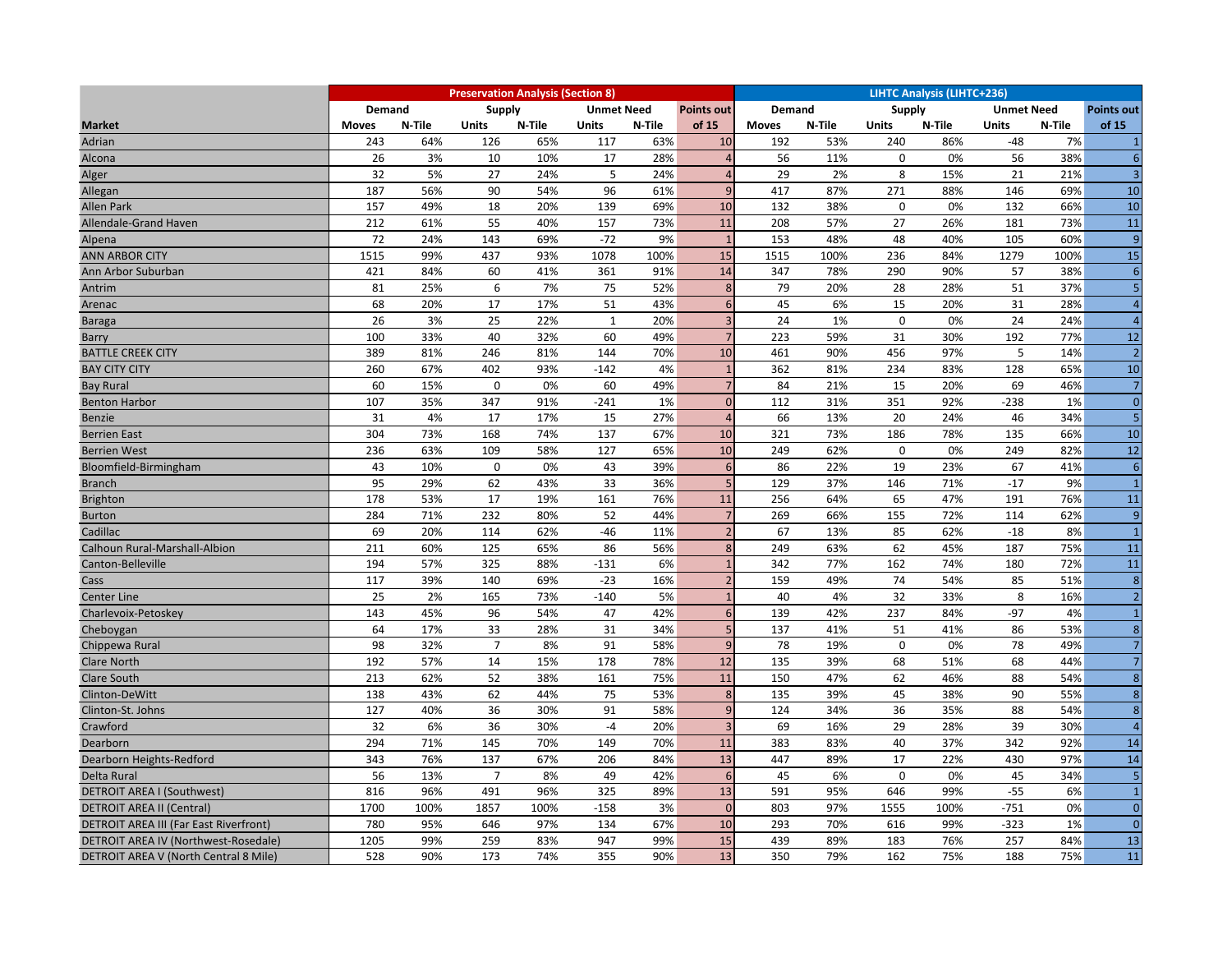|                                             |              |        |                                                  | <b>Preservation Analysis (Section 8)</b> |                |        |                          | <b>LIHTC Analysis (LIHTC+236)</b> |        |              |        |                   |        |                         |  |
|---------------------------------------------|--------------|--------|--------------------------------------------------|------------------------------------------|----------------|--------|--------------------------|-----------------------------------|--------|--------------|--------|-------------------|--------|-------------------------|--|
|                                             | Demand       |        | Supply<br><b>Unmet Need</b><br><b>Points out</b> |                                          |                |        |                          | Demand                            |        | Supply       |        | <b>Unmet Need</b> |        | <b>Points out</b>       |  |
| <b>Market</b>                               | <b>Moves</b> | N-Tile | <b>Units</b>                                     | N-Tile                                   | <b>Units</b>   | N-Tile | of 15                    | <b>Moves</b>                      | N-Tile | <b>Units</b> | N-Tile | <b>Units</b>      | N-Tile | of 15                   |  |
| DETROIT AREA VI (North Central-Palmer Park) | 772          | 94%    | 325                                              | 87%                                      | 447            | 95%    | 14                       | 532                               | 93%    | 204          | 81%    | 329               | 90%    | 14                      |  |
| <b>DETROIT AREA VII (Northeast)</b>         | 728          | 94%    | 9                                                | 10%                                      | 719            | 98%    | 15                       | 352                               | 79%    | 84           | 62%    | 268               | 85%    | $\overline{13}$         |  |
| <b>DETROIT AREA VIII</b>                    | 1083         | 97%    | 113                                              | 60%                                      | 970            | 99%    | 15                       | 423                               | 87%    | 74           | 54%    | 349               | 93%    | 14                      |  |
| Dickinson                                   | 147          | 47%    | 65                                               | 46%                                      | 82             | 56%    | 8                        | 167                               | 51%    | 35           | 34%    | 132               | 65%    | 10                      |  |
| <b>EAST LANSING CITY</b>                    | 1118         | 98%    | 389                                              | 92%                                      | 729            | 98%    | 15                       | 838                               | 98%    | 186          | 78%    | 652               | 98%    | 15                      |  |
| <b>Eaton Northeast</b>                      | 272          | 69%    | 118                                              | 63%                                      | 154            | 72%    | 11                       | 269                               | 65%    | 186          | 77%    | 83                | 50%    | 8                       |  |
| <b>Eaton Southwest</b>                      | 152          | 48%    | 41                                               | 34%                                      | 110            | 62%    | 9                        | 148                               | 46%    | 81           | 58%    | 67                | 42%    | $6 \overline{6}$        |  |
| Emmet                                       | 69           | 21%    | 12                                               | 13%                                      | 57             | 48%    | $\overline{7}$           | 67                                | 14%    | 27           | 26%    | 40                | 30%    | 5 <sub>1</sub>          |  |
| Escanaba                                    | 131          | 42%    | 98                                               | 55%                                      | 33             | 37%    | 5                        | 104                               | 28%    | 62           | 46%    | 42                | 32%    | 5 <sub>1</sub>          |  |
| <b>Farmington Hills</b>                     | 282          | 70%    | 108                                              | 58%                                      | 174            | 78%    | 12                       | 359                               | 80%    | 110          | 68%    | 249               | 83%    | 12                      |  |
| Fenton-Grand Blanc                          | 209          | 58%    | 47                                               | 37%                                      | 162            | 77%    | 12                       | 270                               | 66%    | 165          | 75%    | 105               | 58%    | 9                       |  |
| <b>FLINT CITY (SOUTH)</b>                   | 706          | 92%    | 346                                              | 90%                                      | 360            | 90%    | 14                       | 229                               | 60%    | 216          | 82%    | 12                | 17%    | $\overline{\mathbf{3}}$ |  |
| Flint North-Beecher                         | 405          | 83%    | 220                                              | 78%                                      | 185            | 81%    | 12                       | 131                               | 38%    | 226          | 83%    | $-95$             | 5%     | $\mathbf{1}$            |  |
| <b>Flint Township</b>                       | 313          | 74%    | 103                                              | 56%                                      | 211            | 84%    | 13                       | 296                               | 71%    | 254          | 87%    | 43                | 33%    | 5 <sup>1</sup>          |  |
| Flushing                                    | 97           | 31%    | 83                                               | 51%                                      | 14             | 26%    | $\overline{4}$           | 125                               | 36%    | 107          | 66%    | 18                | 20%    | $\overline{3}$          |  |
| <b>Genesee Davison</b>                      | 85           | 26%    | 114                                              | 62%                                      | $-29$          | 15%    | $\overline{\phantom{a}}$ | 110                               | 30%    | 55           | 42%    | 56                | 37%    | $6 \overline{6}$        |  |
| Gladwin                                     | 116          | 38%    | 72                                               | 48%                                      | 43             | 39%    | $6\phantom{1}6$          | 77                                | 18%    | 43           | 37%    | 34                | 28%    | $\overline{4}$          |  |
| Gogebic                                     | 95           | 30%    | 90                                               | 53%                                      | 5              | 24%    | $\overline{4}$           | 108                               | 29%    | 8            | 15%    | 100               | 57%    | 9                       |  |
| <b>GRAND RAPIDS CITY (WEST)</b>             | 727          | 93%    | 342                                              | 90%                                      | 385            | 93%    | 14                       | 579                               | 94%    | 504          | 98%    | 75                | 48%    | 7 <sup>1</sup>          |  |
| <b>Grand Rapids East</b>                    | 806          | 96%    | 221                                              | 79%                                      | 585            | 97%    | 14                       | 643                               | 96%    | 380          | 93%    | 263               | 84%    | $\overline{13}$         |  |
| <b>Grand Traverse Rural</b>                 | 90           | 27%    | $\mathbf 0$                                      | 0%                                       | 90             | 57%    | 9                        | 188                               | 52%    | 30           | 29%    | 158               | 70%    | 10                      |  |
| Gratiot                                     | 363          | 79%    | 116                                              | 63%                                      | 246            | 86%    | 13                       | 255                               | 63%    | 67           | 49%    | 189               | 76%    | $\overline{11}$         |  |
| Greenville-Belding                          | 95           | 30%    | 128                                              | 66%                                      | $-33$          | 13%    | $\overline{2}$           | 125                               | 35%    | 133          | 70%    | -8                | 11%    | 2                       |  |
| <b>Grosse Pointe Woods</b>                  | 234          | 63%    | 39                                               | 31%                                      | 194            | 81%    | 12                       | 219                               | 58%    | $\mathbf 0$  | 0%     | 219               | 79%    | 12                      |  |
| Hamtramck                                   | 70           | 22%    | 135                                              | 67%                                      | $-65$          | 10%    | $\overline{2}$           | 66                                | 12%    | 15           | 20%    | 51                | 36%    | $5\phantom{.}$          |  |
| <b>Harrison Township</b>                    | 132          | 42%    | 176                                              | 75%                                      | $-44$          | 12%    | $\overline{2}$           | 145                               | 43%    | $\mathbf 0$  | 0%     | 145               | 68%    | 10                      |  |
| <b>Highland Park</b>                        | 59           | 14%    | 237                                              | 81%                                      | $-178$         | 3%     | $\mathbf{0}$             | 56                                | 11%    | 285          | 89%    | $-230$            | 2%     | $\overline{0}$          |  |
| Hillsdale                                   | 185          | 54%    | 147                                              | 70%                                      | 38             | 38%    | $6\phantom{1}6$          | 146                               | 45%    | 147          | 71%    | $-1$              | 13%    | 2                       |  |
| <b>HOLLAND CITY</b>                         | 331          | 75%    | 180                                              | 76%                                      | 152            | 71%    | 11                       | 325                               | 75%    | 200          | 79%    | 126               | 64%    | 10                      |  |
| Houghton                                    | 181          | 54%    | 162                                              | 72%                                      | 19             | 29%    | $\overline{4}$           | 206                               | 56%    | 36           | 35%    | 169               | 71%    | 11                      |  |
| Huron                                       | 97           | 31%    | 75                                               | 48%                                      | 22             | 31%    | 5                        | 136                               | 40%    | 68           | 51%    | 68                | 45%    | 7                       |  |
| Ingham Southeast                            | 417          | 83%    | $\mathbf 0$                                      | 0%                                       | 417            | 94%    | 14                       | 301                               | 72%    | 77           | 57%    | 224               | 79%    | $\overline{12}$         |  |
| Ionia                                       | 158          | 51%    | 114                                              | 61%                                      | 44             | 40%    | 6                        | 207                               | 57%    | 83           | 61%    | 124               | 63%    | 10                      |  |
| losco                                       | 116          | 39%    | 40                                               | 33%                                      | 76             | 53%    | 8                        | 77                                | 19%    | 90           | 63%    | $-13$             | 10%    | 2                       |  |
| Iron                                        | 70           | 23%    | 67                                               | 47%                                      | $\overline{3}$ | 22%    | $\overline{3}$           | 80                                | 20%    | 5            | 13%    | 75                | 48%    | 7 <sup>1</sup>          |  |
| <b>JACKSON CITY</b>                         | 244          | 65%    | 445                                              | 94%                                      | -201           | 2%     | $\mathbf{0}$             | 236                               | 60%    | 423          | 96%    | $-188$            | 2%     | $\overline{0}$          |  |
| Jackson Rural                               | 247          | 66%    | 90                                               | 53%                                      | 157            | 74%    | 11                       | 239                               | 61%    | 53           | 42%    | 186               | 74%    | 11                      |  |
| KALAMAZOO CITY (KALAMAZOO PORTAGE)          | 1143         | 98%    | 748                                              | 98%                                      | 394            | 93%    | 14                       | 1145                              | 99%    | 452          | 96%    | 693               | 99%    | 15                      |  |
| Kalamazoo Rural-East                        | 281          | 70%    | 81                                               | 51%                                      | 200            | 83%    | 12                       | 205                               | 56%    | 237          | 85%    | $-32$             | 8%     | $\mathbf{1}$            |  |
| Kalamazoo Southwest                         | 394          | 82%    | 233                                              | 80%                                      | 161            | 76%    | 11                       | 294                               | 71%    | 133          | 70%    | 161               | 70%    | 11                      |  |
| Kalkaska                                    | 60           | 15%    | 23                                               | 21%                                      | 37             | 38%    | $6\overline{6}$          | 59                                | 12%    | 33           | 34%    | 26                | 26%    | $\overline{4}$          |  |
| <b>Kent North</b>                           | 314          | 74%    | 165                                              | 72%                                      | 149            | 71%    | 11                       | 377                               | 82%    | 108          | 67%    | 269               | 85%    | 13                      |  |
| Kent Southeast                              | 106          | 35%    | 15                                               | 15%                                      | 92             | 60%    | 9                        | 193                               | 53%    | 17           | 22%    | 177               | 72%    | 11                      |  |
| Kentwood                                    | 295          | 72%    | 313                                              | 86%                                      | $-18$          | 17%    | $\overline{3}$           | 494                               | 92%    | 65           | 47%    | 429               | 96%    | 14                      |  |
| Keweenaw                                    | 13           | 0%     | $\mathbf{0}$                                     | 0%                                       | 13             | 26%    | $\overline{4}$           | 14                                | 0%     | $\mathbf 0$  | 0%     | 14                | 18%    | $\overline{3}$          |  |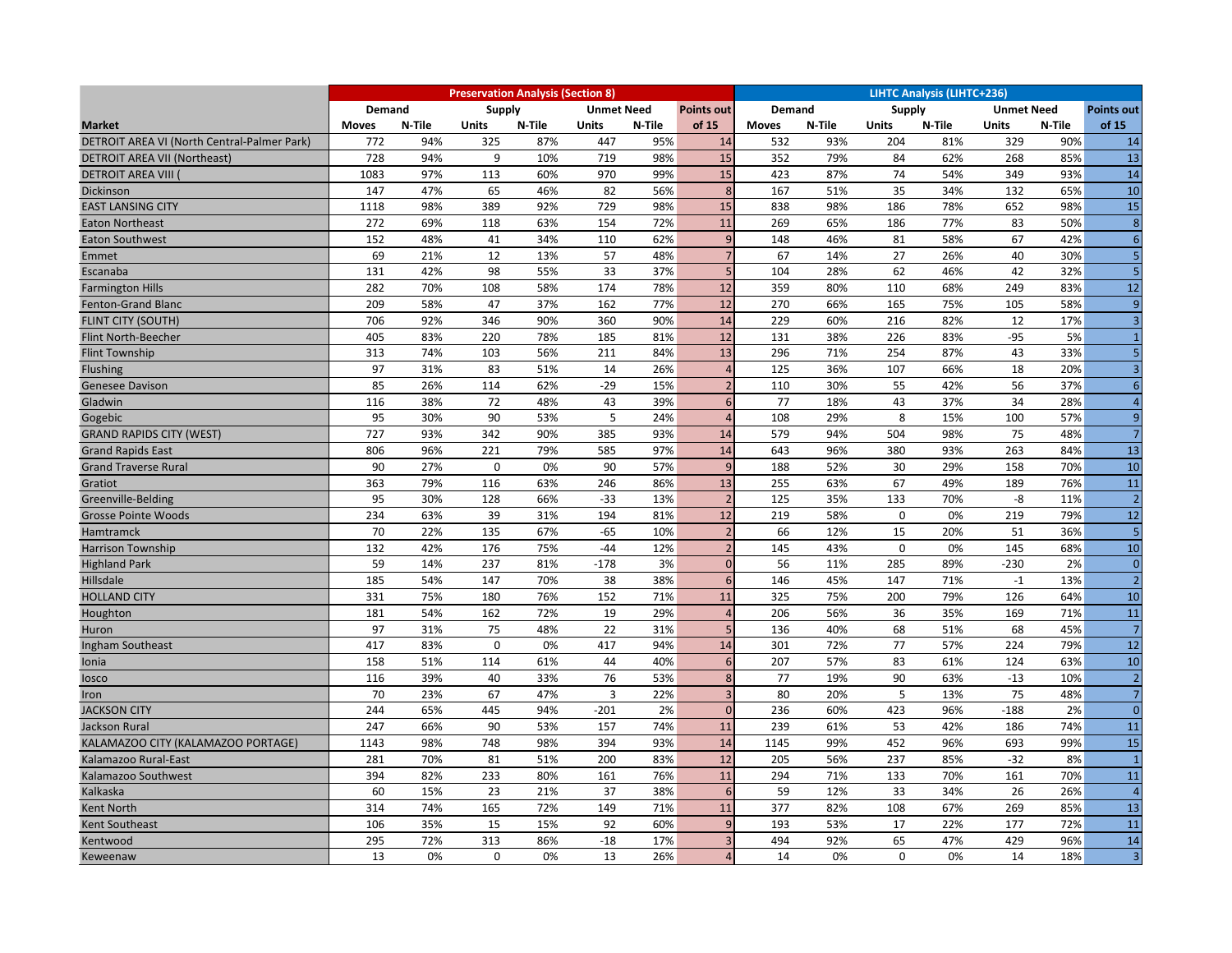|                                    | <b>Preservation Analysis (Section 8)</b> |        |                                                         |        |                |        |                 |               | <b>LIHTC Analysis (LIHTC+236)</b> |                |        |                   |        |                   |  |  |  |
|------------------------------------|------------------------------------------|--------|---------------------------------------------------------|--------|----------------|--------|-----------------|---------------|-----------------------------------|----------------|--------|-------------------|--------|-------------------|--|--|--|
|                                    | <b>Demand</b>                            |        | <b>Supply</b><br><b>Unmet Need</b><br><b>Points out</b> |        |                |        |                 | <b>Demand</b> |                                   | <b>Supply</b>  |        | <b>Unmet Need</b> |        | <b>Points out</b> |  |  |  |
| <b>Market</b>                      | <b>Moves</b>                             | N-Tile | <b>Units</b>                                            | N-Tile | <b>Units</b>   | N-Tile | of 15           | <b>Moves</b>  | N-Tile                            | <b>Units</b>   | N-Tile | <b>Units</b>      | N-Tile | of 15             |  |  |  |
| Lake                               | 40                                       | 8%     | 33                                                      | 28%    | $\overline{7}$ | 25%    | $\overline{4}$  | 39            | 3%                                | 43             | 37%    | $-4$              | 13%    | $\overline{2}$    |  |  |  |
| <b>LANSING CITY</b>                | 868                                      | 97%    | 683                                                     | 98%    | 185            | 80%    | 12              | 894           | 98%                               | 535            | 98%    | 359               | 94%    | 14                |  |  |  |
| Lapeer                             | 169                                      | 52%    | 89                                                      | 52%    | 80             | 55%    | 8               | 144           | 43%                               | 33             | 33%    | 111               | 61%    | $\overline{9}$    |  |  |  |
| Lapeer East                        | 146                                      | 46%    | 10                                                      | 10%    | 137            | 68%    | 10              | 125           | 35%                               | 20             | 25%    | 105               | 58%    | 9                 |  |  |  |
| Leelanau                           | 32                                       | 6%     | $\mathbf 0$                                             | 0%     | 32             | 35%    | 5               | 68            | 15%                               | $\mathbf 0$    | 0%     | 68                | 44%    | 7                 |  |  |  |
| Lenawee Rural                      | 149                                      | 47%    | $\overline{7}$                                          | 8%     | 142            | 69%    | 10              | 118           | 32%                               | 32             | 32%    | 86                | 52%    | 8 <sup>1</sup>    |  |  |  |
| Lincoln Park-Wyandotte             | 508                                      | 88%    | 463                                                     | 95%    | 45             | 41%    | 6               | 427           | 88%                               | 60             | 44%    | 367               | 95%    | 14                |  |  |  |
| <b>Livingston Northwest</b>        | 196                                      | 58%    | 16                                                      | 17%    | 180            | 79%    | 12              | 281           | 68%                               | 37             | 36%    | 244               | 81%    | 12                |  |  |  |
| Livonia                            | 110                                      | 36%    | 151                                                     | 71%    | $-41$          | 12%    | $\overline{2}$  | 241           | 61%                               | 12             | 18%    | 229               | 80%    | 12                |  |  |  |
| Luce                               | 29                                       | 4%     | 12                                                      | 13%    | 17             | 29%    | $\overline{4}$  | 23            | 1%                                | $\mathbf 0$    | 0%     | 23                | 24%    | $\overline{4}$    |  |  |  |
| Mackinac                           | 54                                       | 12%    | $\mathbf{0}$                                            | 0%     | 54             | 45%    | $\overline{7}$  | 43            | 4%                                | 31             | 30%    | 12                | 17%    | $\overline{3}$    |  |  |  |
| Macomb Northeast-Richmond          | 22                                       | 1%     | 34                                                      | 29%    | $-11$          | 18%    | $\overline{3}$  | 44            | 5%                                | 20             | 24%    | 24                | 25%    | $\overline{4}$    |  |  |  |
| <b>Macomb Northwest</b>            | 61                                       | 16%    | 41                                                      | 33%    | 20             | 30%    | $\overline{4}$  | 91            | 25%                               | $\overline{7}$ | 15%    | 84                | 51%    | 8                 |  |  |  |
| <b>Macomb Township</b>             | 74                                       | 24%    | $\mathbf 0$                                             | 0%     | 74             | 52%    | 8               | 147           | 46%                               | $\mathbf 0$    | 0%     | 147               | 69%    | 10                |  |  |  |
| <b>Madison Heights</b>             | 101                                      | 34%    | 134                                                     | 66%    | $-32$          | 14%    | $\overline{2}$  | 150           | 47%                               | 59             | 44%    | 91                | 56%    | 8 <sup>1</sup>    |  |  |  |
| Manistee                           | 47                                       | 11%    | 64                                                      | 46%    | $-17$          | 17%    | $\overline{a}$  | 98            | 26%                               | 77             | 56%    | 21                | 22%    | $\overline{3}$    |  |  |  |
| Marquette                          | 157                                      | 50%    | 277                                                     | 84%    | $-120$         | 6%     | $\overline{1}$  | 145           | 44%                               | 78             | 58%    | 67                | 40%    | $6 \overline{6}$  |  |  |  |
| <b>Marquette Rural</b>             | 56                                       | 13%    | 19                                                      | 21%    | 36             | 37%    | 6               | 51            | 8%                                | 11             | 17%    | 40                | 31%    | 5 <sub>1</sub>    |  |  |  |
| Mason                              | 125                                      | 40%    | 69                                                      | 47%    | 56             | 47%    | $\overline{7}$  | 122           | 33%                               | 58             | 43%    | 64                | 39%    | $6 \overline{6}$  |  |  |  |
| Mecosta                            | 165                                      | 52%    | 121                                                     | 64%    | 44             | 40%    | $6\phantom{1}6$ | 162           | 50%                               | 93             | 64%    | 69                | 46%    | 7                 |  |  |  |
| Menominee                          | 92                                       | 29%    | 114                                                     | 61%    | $-22$          | 16%    | $\overline{2}$  | 85            | 22%                               | $\mathbf 0$    | 0%     | 85                | 52%    | 8                 |  |  |  |
| MIDLAND (CITY AND COUNTY)          | 277                                      | 69%    | 223                                                     | 79%    | 54             | 46%    | $\overline{7}$  | 386           | 83%                               | 190            | 79%    | 196               | 78%    | 12                |  |  |  |
| <b>Missaukee</b>                   | 50                                       | 11%    | $\mathbf 0$                                             | 0%     | 50             | 43%    | $6\phantom{1}6$ | 49            | 7%                                | 12             | 19%    | 37                | 29%    | $\overline{4}$    |  |  |  |
| Monroe                             | 434                                      | 84%    | 252                                                     | 82%    | 183            | 79%    | 12              | 391           | 84%                               | 311            | 91%    | 80                | 49%    | 7 <sup>1</sup>    |  |  |  |
| Monroe South                       | 243                                      | 65%    | 60                                                      | 42%    | 183            | 80%    | 12              | 219           | 58%                               | 32             | 31%    | 187               | 74%    | 11                |  |  |  |
| Montcalm                           | 154                                      | 48%    | 26                                                      | 24%    | 127            | 65%    | 10              | 202           | 54%                               | 130            | 69%    | 72                | 47%    | $7\overline{ }$   |  |  |  |
| Montmorency                        | 24                                       | 2%     | 12                                                      | 13%    | 12             | 25%    | $\overline{A}$  | 52            | 9%                                | 5              | 14%    | 47                | 35%    | 5 <sub>1</sub>    |  |  |  |
| <b>Mount Clemens</b>               | 99                                       | 33%    | 204                                                     | 76%    | $-105$         | 7%     | $\overline{1}$  | 109           | 30%                               | 81             | 59%    | 28                | 27%    | $\overline{4}$    |  |  |  |
| Mt Clemens-Clinton Township-Fraser | 507                                      | 88%    | 506                                                     | 97%    | $\overline{2}$ | 21%    | $\overline{3}$  | 557           | 93%                               | 263            | 88%    | 294               | 88%    | 13                |  |  |  |
| Mt. Pleasant                       | 548                                      | 90%    | 105                                                     | 57%    | 443            | 94%    | 14              | 386           | 84%                               | 319            | 92%    | 68                | 42%    | 6                 |  |  |  |
| <b>MUSKEGON CITY</b>               | 468                                      | 85%    | 442                                                     | 94%    | 27             | 33%    | 5               | 293           | 70%                               | 416            | 94%    | $-123$            | 3%     | $\overline{0}$    |  |  |  |
| <b>New Baltimore</b>               | 62                                       | 16%    | 30                                                      | 26%    | 32             | 34%    | 5               | 123           | 34%                               | 108            | 67%    | 15                | 19%    | $\overline{3}$    |  |  |  |
| New Boston-West Sumpter            | 155                                      | 49%    | $\mathbf 0$                                             | 0%     | 155            | 72%    | 11              | 103           | 28%                               | $\mathbf 0$    | 0%     | 103               | 57%    | $\overline{9}$    |  |  |  |
| Newaygo                            | 192                                      | 56%    | 34                                                      | 29%    | 157            | 74%    | 11              | 188           | 52%                               | 151            | 72%    | 37                | 29%    | $\overline{4}$    |  |  |  |
| Northville-Plymouth                | 114                                      | 38%    | 45                                                      | 37%    | 69             | 51%    | 8               | 201           | 54%                               | 5              | 13%    | 196               | 78%    | 12                |  |  |  |
| Norton Shores-Muskegon Rural       | 521                                      | 89%    | 55                                                      | 39%    | 466            | 96%    | 14              | 326           | 75%                               | 96             | 65%    | 230               | 80%    | 12                |  |  |  |
| Novi-Commerce Twp                  | 210                                      | 59%    | 78                                                      | 49%    | 132            | 66%    | 10              | 334           | 76%                               | $\mathbf 0$    | 0%     | 334               | 92%    | 14                |  |  |  |
| Oak Park-Ferndale-Hazel Park       | 220                                      | 62%    | 326                                                     | 88%    | $-105$         | 7%     | $\overline{1}$  | 430           | 88%                               | 77             | 56%    | 353               | 94%    | 14                |  |  |  |
| <b>Oakland North</b>               | 350                                      | 78%    | 56                                                      | 40%    | 294            | 88%    | 13              | 477           | 91%                               | 161            | 74%    | 316               | 90%    | $\overline{13}$   |  |  |  |
| Oakland Southwest-Wixom            | 257                                      | 67%    | 62                                                      | 44%    | 195            | 82%    | 12              | 410           | 86%                               | 82             | 60%    | 329               | 91%    | 14                |  |  |  |
| Oceana                             | 102                                      | 34%    | 24                                                      | 22%    | 79             | 54%    | 8               | 100           | 27%                               | 13             | 19%    | 87                | 53%    | 8 <sup>1</sup>    |  |  |  |
| Ogemaw                             | 83                                       | 25%    | 15                                                      | 16%    | 68             | 51%    | 8               | 56            | 10%                               | 72             | 53%    | $-17$             | 10%    | $1\overline{ }$   |  |  |  |
| Ontonagon                          | 44                                       | 10%    | 29                                                      | 25%    | 15             | 28%    | $\overline{A}$  | 50            | 8%                                | $\mathbf 0$    | 0%     | 50                | 35%    | 5 <sub>1</sub>    |  |  |  |
| Osceola                            | 90                                       | 28%    | 63                                                      | 45%    | 26             | 32%    | 5               | 88            | 24%                               | 66             | 49%    | 22                | 22%    | 3 <sup>1</sup>    |  |  |  |
| Oscoda                             | 22                                       | 1%     | 18                                                      | 20%    | 3              | 22%    | $\overline{3}$  | 47            | 7%                                | 22             | 26%    | 24                | 25%    | $\overline{4}$    |  |  |  |